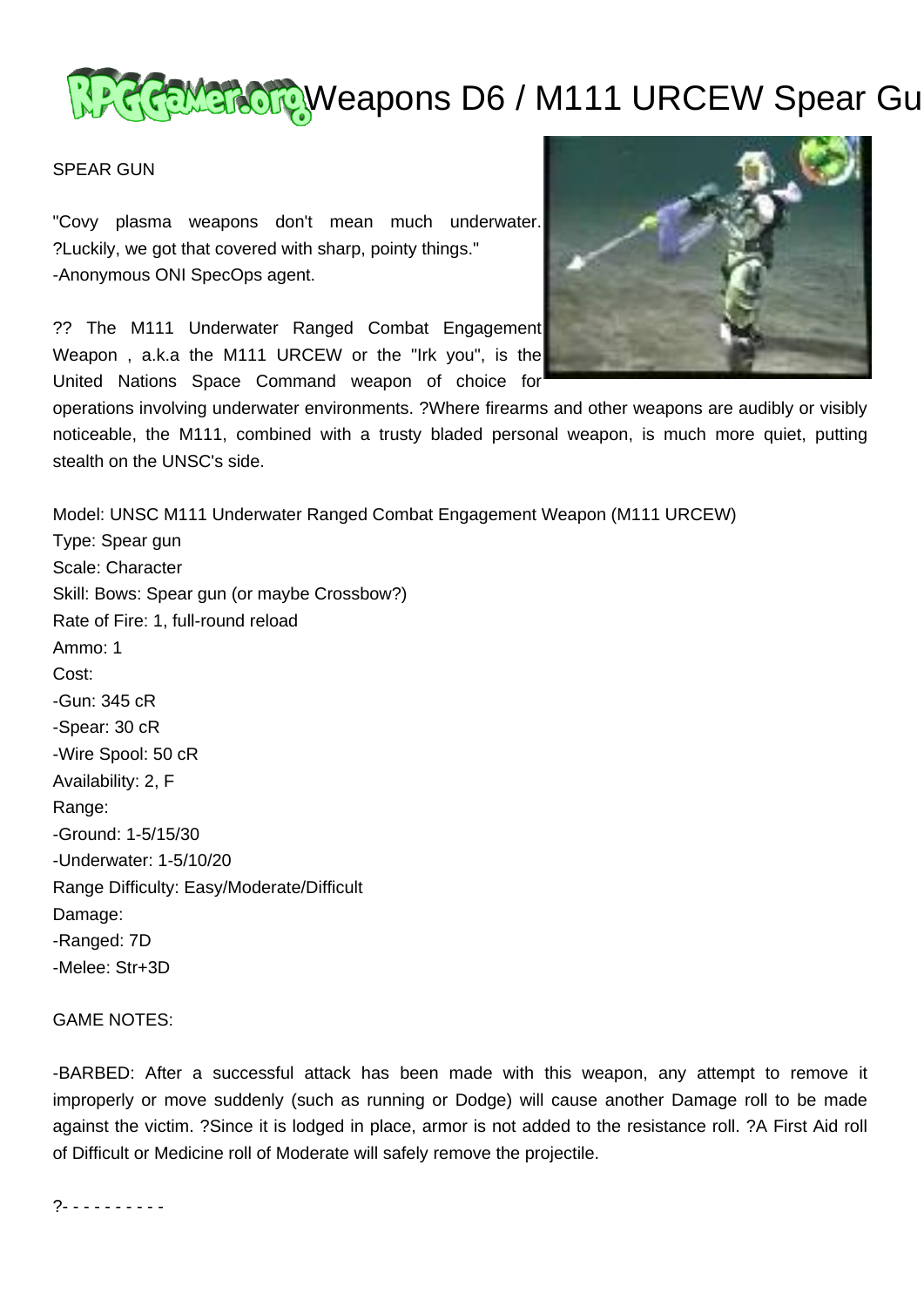DELETED MATERIAL: This item was a piece of material conceived during development of the game that eventually became Halo: Combat Evolved. ?Over the course of its creation, many ideas and concepts were thought of, tried and finally discarded from the final version of the game. ?The Spear Gun was one such item. ?As no definite information of its use or function were ever made official, this write-up entry is for the most part unofficial and made by someone unrelated to Bungie, Microsoft, 343 Industries or their affiliates.

## DESIGN DETAILS

?? Spear guns, or harpoon guns, date back long before the 20th century in Earth history. ?Spears and harpoons are technically the same type of tool or weapon. ?One was used in combat and military tactics on the ground (spear), with the other being improvised for use on seagoing ships, more often for fishermen and merchants as a means of both defending from pirates and for catching fish and other, larger animals for food. ?More the latter.

?? Being something similar to a crossbow and slingshot, the spear gun was eventually created to replace hand thrown harpoons. ?The spear-like projectile was reduced in size, made lighter, yet more aerodynamic (hydrodynamic?). ?The tip is designed to both aid in accuracy as it travels through water, and for penetration upon contact when propelled by the launcher, or forced by hand. ?It also has a barbed shape to the head, so that when it penetrates soft surfaces or tissues, it will lodge itself in place. ?If it is removed improperly, it will cause further damage as it exits the wound. ?Also, it the victim has to move suddenly, such as trying to escape the attackers, they still run the risk of causing further damage.

???The launcher itself is made of rugged materials, much like a firearm, designed with simplicity in mind. ?The spring bands that launch the spear-projectile are made of durable rust-proof memory alloys that have both flexibility and strength in recoil to fit the purpose of the weapon. ?Overall, the spear gun was designed with stealth in mind, being barely audible when used, with the entirety of the launcher and projectiles covered in matte black for low visibility at night or in deep waters.

?? Simply put, the common spear gun used by marine explorers and fishermen has been adopted by the UNSC military and redesigned to be a more efficient killing weapon.

?? The Spear Gun's main purpose is as a preferable and reliable weapon to use in operations involving underwater terrain, such as infiltration via SCUBA.

?? It's preferable to firearms because firearms aren't very good when submerged. ?Some will work even underwater, but are still too noticeable by the report of their discharges or by muzzle flash. ?Spear guns are much more quiet, both in and out of the water. ?This gives operators of these weapons a degree of stealth that firearms would not, even while using suppressors. ?Also, though they must be reloaded after every shot, their silent use would give operators the time to quietly take out enemies one at a time, as long as they were not noticed missing.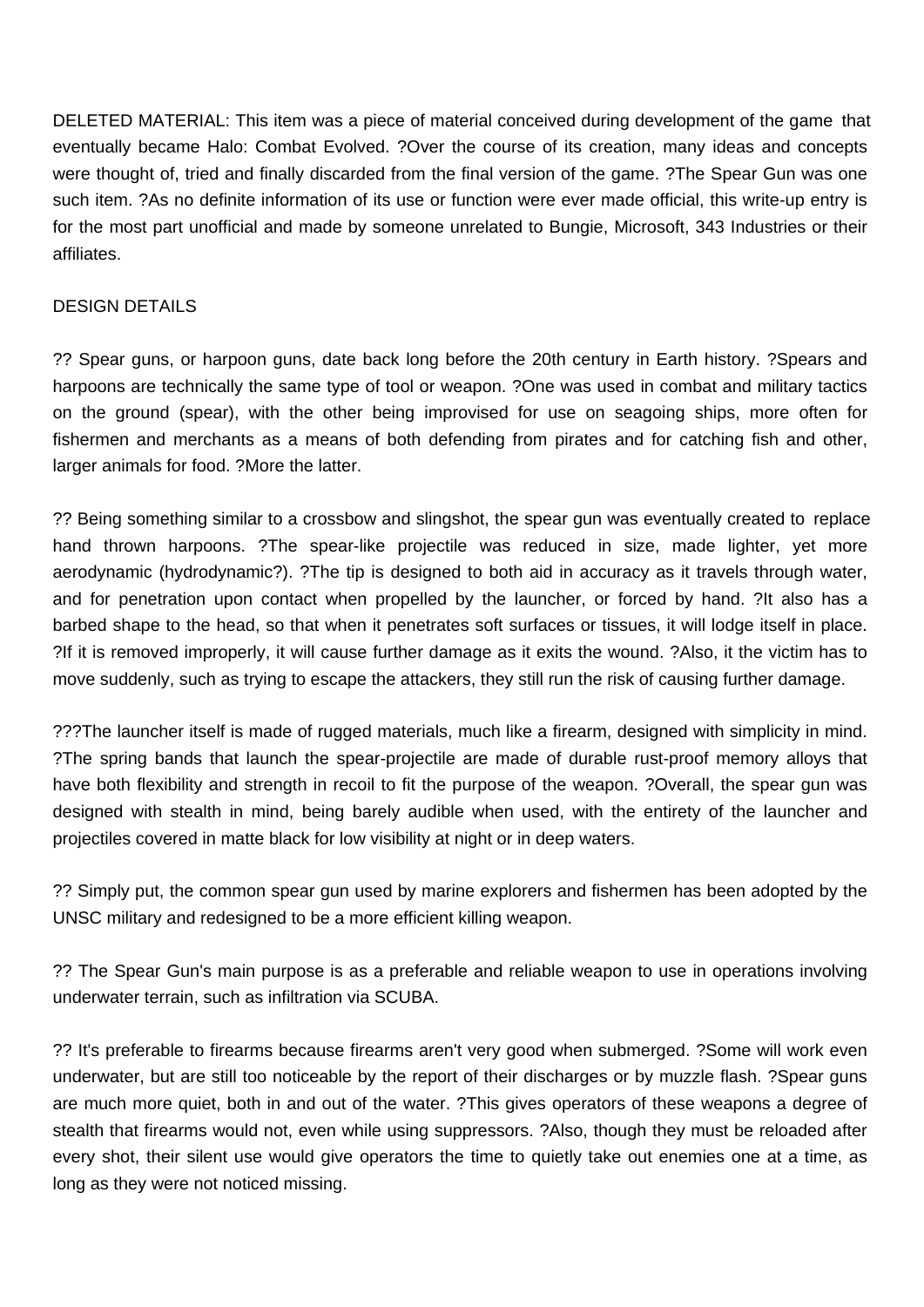?? Spear guns are more reliable than firearms simply for the fact that their design is much simpler and less likely to jam, so long as they are used appropriately. ?Unlike firearms, they are also designed specifically for underwater use. ?The worst that is likely to happen with the weapon is having one of the bands snap off or tear apart. ?With proper maintenance, this is unlikely to ever happen. ?However, if the weapon is damaged in combat, this could occur and cause a momentary problem. ?If the soldier survives the encounter, this is solved simply by replacing the band with a spare, Which would be standard issue for such missions.

## **TACTICS**

?? The most common tactic with the spear gun is to sneak upon an unsuspecting enemy who is isolated from their allies, and skewer them quietly with the projectile. ?Experienced operators will make called shots to the head or throat to further reduce the chance of the target alerting others to the presence of intruders.

?? Once this has been done, the operator is more likely to switch to a different weapon that is better suited to combat out of the water. ?They will most likely have a water-proof bag or satchel of some kind containing mission-specific equipment. ?SMGs are perfect for such operations as they usually involve close quarters, stealth, and the need to travel light. ?SMGs can be outfitted with equipment to make them perfect for the job, as they are compact, light, and usually can be disassembled to take up even less space. ?The spear gun, once used to gain entry to a designated point on or near water, is less useful when on ground only.

?? Another tricky tactic is to attach a wire spool to the spear projectile and use it for sneaky attacks. ?The operator uses the water to sneak near an enemy target, then once in range, hit them with the projectile. ?Once embedded in the enemy, the barbed tip will help lodge it in place. ?The operator the pulls on the wire to (hopefully) yank the enemy into the water. ?As the target may have their hands wrapped around the projectile, this will help anchor it when they are pulled. ?Once in the water, the enemy can be dispatched quickly with a knife or other means, and left in the water to dispose of the evidence of intrusion. ?This tactic works much better with a called shot to the head/neck because it will silence the target before being pulled into the water, while also securing the projectile more firmly as it may overpenetrate and use the barbs to secure itself on other side. ?While possibly not as quiet, the arms and legs can be used for this anchoring maneuver as well.

?? Further moves involve using the spear gun, or just the spear, as a close combat weapon. ?The spear projectiles themselves make good stabbing weapons, at least if making a single attack. ?With their barbed tips, they could become lodged in a target and skip out of the hand. ?If used for stabbing, it should be a single move with all the strength behind it to drive it as deep as possible, then quickly switch to a different weapon.

?? Another move involves getting up close with the whole gun. ?The operator shoves the gun tip-first into a target, performing a Melee attack and stabbing them with the gun. ?They then immediately pull the trigger to cause further penetration. ?There have been rate recorded incidents of this move being performed and resulting in the spear being launched completely through the target to go flying off, either